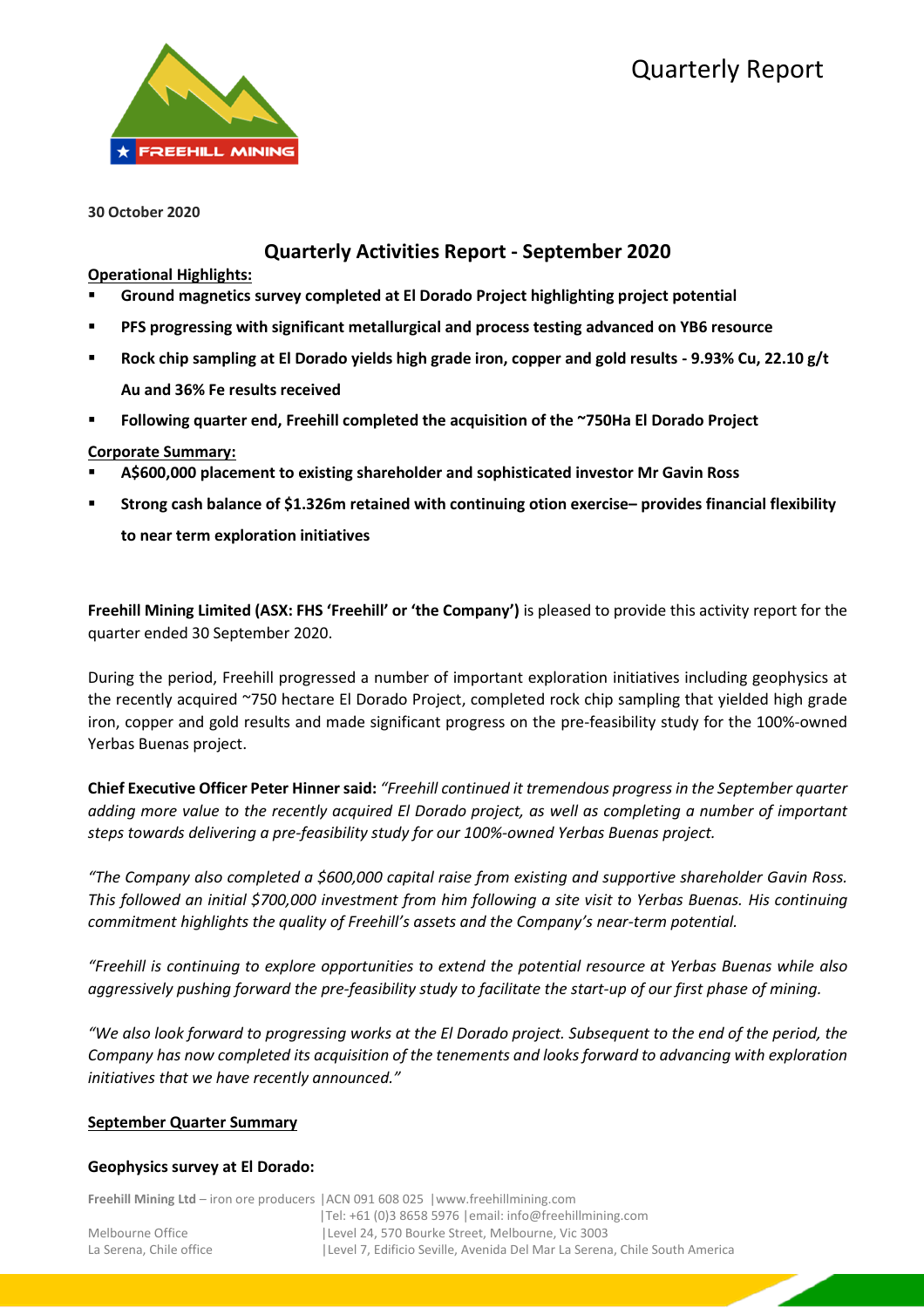Freehill completed a geophysics survey at the ~750 hectare El Dorado Project, which directly adjoins the Company's flagship Yerbas Buenas magnetite project.

The commencement of the survey followed the completion of rock chip sampling and was aimed at identify magnetite structures within the new tenement package. Results will be used to define parameters for a subsequent Induced Polarisation ('IP') survey, which will be used to detect potential copper sulphide structures.

Additional surface sampling surveys were also undertaken around the time of the geophysics survey, with focus on the southern, mid and north eastern sections of the El Dorado tenements. These were undertaken on various geological structures identified by previous initiatives (refer ASX announcement: 8 April 2020).

## **Pre-feasibility Study works at Yerbas Buenas**

Several hundred kilograms of representative diamond core samples from a recent drilling program completed at Yerbas Buenas were sent two Santiago specialist laboratories. These samples have since been used to determine various process parameters and will ultimately be used to verify a suitable processing circuit for a full-scale magnetite processing plant. Results from those tests will also be used to progress additional aspects of the pre-feasibility study which will be reported as various milestones are achieved.

Following the receipt of these samples, crushing tests have been completed by SGS Santiago with modelling of crushing and screening circuits completes at the JK Tech Centre in Queensland. The modelling of crushing and screening circuits allows main energy requirements to be determined.

Magnetic separation, iron recovery and product quality testing was completed at Polimin Santiago and preliminary process circuit design completed.

Subsequent to the end of the period, the Company advised it had received metallurgical testing result of drill core sample from its YP6 magnetite resource, which produced high quality and grade iron ore concentrate.

Results have confirmed that a quality -3mm concentrate 'sinter feed' of +62% Fe can be produced relatively simply due to the high quality of the Yerbas Buenas mineralisation whilst some tests have produced over 63% Fe. Additional testing of the concentrates using Davis Tube Separation showed that the Yerbas Buenas sinter feed reduced to -45 microns can produce a high quality, low impurity pellet feed with over 71% Fe.

# **Rock Chip Sampling at El Dorado yields high grade iron, gold and copper**

The Company's extensive rock chip sampling program revealed a number of high grade results across the El Dorado tenement, with three new mineralisation targets discovered.

Freehill advised that the initiative revealed several high grade coppersamples in the range of 2% to nearly 10% Cu, gold up to 22.1 g/t and iron up to 36% Fe (refer Table 1 below).

The three primary zones of interest identified will assist the Company in selected areas for IP geophysics. The IP survey will target sulphide mineralisation and build upon two IP surveys completed in late 2019 that identified three anomalies that were open to the north.

| <b>Sample</b><br><b>Number</b> | <b>Tenement</b> | <b>North</b><br>(WGS84) | <b>East</b><br>(WGS84) | <b>RL</b> | <b>Fe</b><br>(%) | Cu<br>(%) | Au<br>(ppm) |
|--------------------------------|-----------------|-------------------------|------------------------|-----------|------------------|-----------|-------------|
| EDM01                          | ED <sub>8</sub> | 6,725,581               | 280,190                | 401       | 7.9              | 0.09      | 0.03        |
| EDM02                          | ED <sub>8</sub> | 6,725,581               | 280,190                | 451       | 2.1              | 0.04      | 0.00        |
| EDM03                          | ED <sub>8</sub> | 6,725,518               | 280,289                | 375       | 3.1              | 0.05      | 0.01        |
| EDM04                          | ED <sub>8</sub> | 6,725,428               | 280,343                | 375       | 36.0             | 1.48      | 0.02        |
| EDM05                          | ED <sub>8</sub> | 6,725,379               | 280,340                | 368       | 18.4             | 0.29      | 3.56        |
| EDM06                          | ED <sub>8</sub> | 6,725,385               | 280,297                | 381       | 10.9             | 0.38      | 7.12        |

**Freehill Mining Ltd** – iron ore producers |ACN 091 608 025 |www.freehillmining.com

|Tel: +61 (0)3 8658 5976 |email: info@freehillmining.com Melbourne Office |Level 24, 570 Bourke Street, Melbourne, Vic 3003

La Serena, Chile office | Level 7, Edificio Seville, Avenida Del Mar La Serena, Chile South America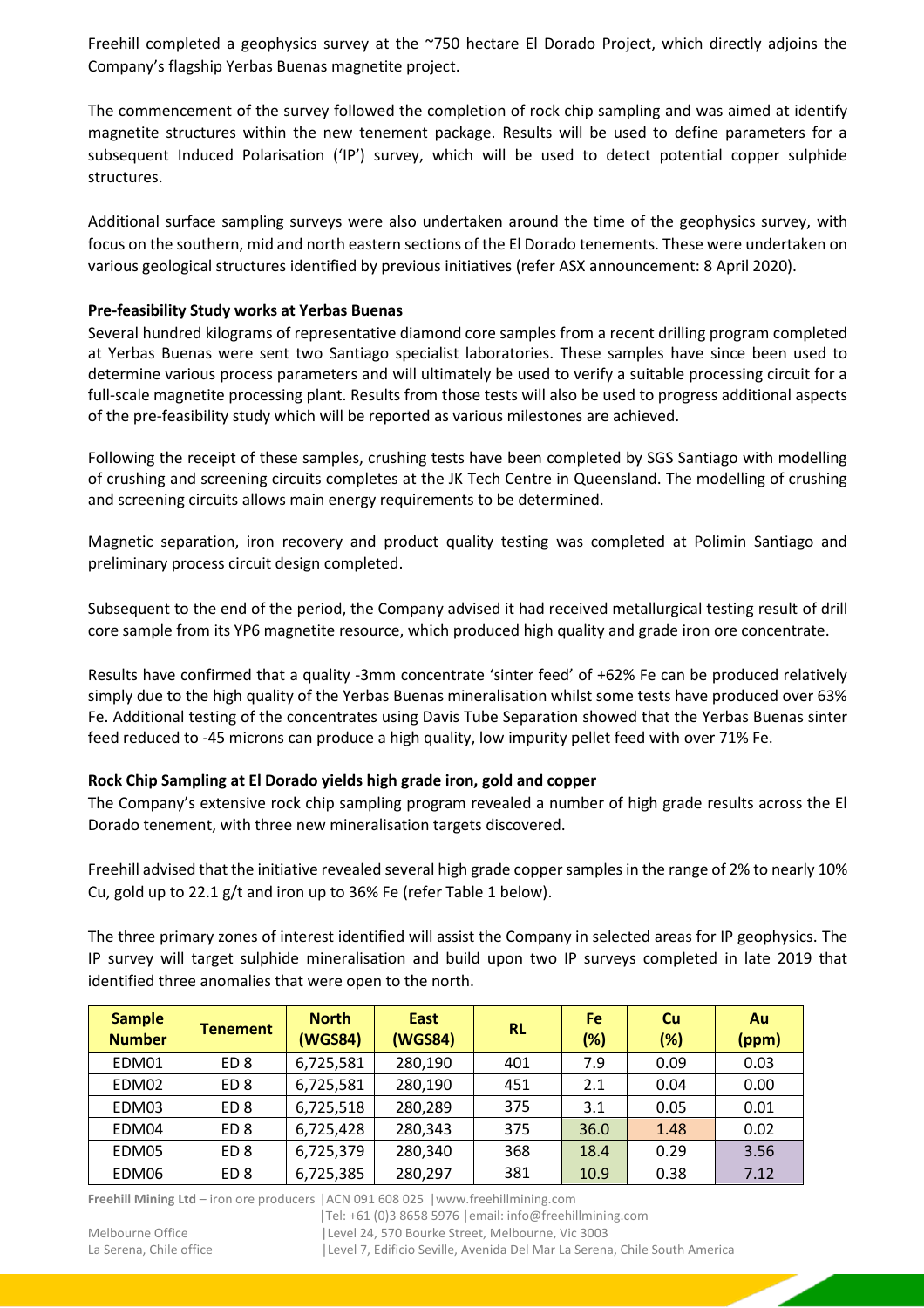| EDM07        | ED <sub>8</sub> | 6,725,405 | 280,212 | 407 | 20.5 | 0.82 | 22.10 |
|--------------|-----------------|-----------|---------|-----|------|------|-------|
| EDM08        | ED <sub>8</sub> | 6,725,405 | 280,212 | 408 | 4.4  | 0.05 | 0.64  |
| EDM09        | ED <sub>8</sub> | 6,725,286 | 280,255 | 401 | 10.0 | 0.25 | 13.00 |
| EDM10        | ED <sub>8</sub> | 6,725,288 | 280,242 | 400 | 1.9  | 0.05 | 0.35  |
| <b>EDM11</b> | ED <sub>8</sub> | 6,726,870 | 280,611 | 513 | 16.6 | 3.55 | 0.25  |
| EDM12        | ED <sub>5</sub> | 6,726,868 | 280,586 | 526 | 22.3 | 4.02 | 0.87  |
| EDM13        | ED <sub>5</sub> | 6,726,868 | 280,586 | 526 | 7.6  | 0.06 | 0.01  |
| EDM14        | ED <sub>5</sub> | 6,726,868 | 280,586 | 526 | 9.2  | 0.05 | 0.02  |
| EDM15        | ED <sub>5</sub> | 6,726,983 | 280,594 | 519 | 10.7 | 0.04 | 0.01  |
| $EDM16*$     | ED <sub>5</sub> | 6,728,256 | 279,712 | 947 | 18.2 | 9.93 | 1.59  |
| EDM17        | ED <sub>5</sub> | 6,727,134 | 280,310 | 603 | 29.0 | 2.09 | 0.72  |
| $EDM18*$     | ED <sub>1</sub> | 6,727,787 | 279,644 | 989 | 12.3 | 3.27 | 0.74  |
| $EDM19*$     | ED <sub>1</sub> | 6,727,787 | 279,644 | 989 | 2.1  | 0.57 | 0.04  |

*Table 1- Rockchip sampling results \*- samples from outside project area*

## **Completion of El Dorado acquisition**

Subsequent to the end of the period, Freehill advised that its wholly owned subsidiary San Patricio Mineria (spA) completed the acquisition of the 750 hectare El Dorado project from Minera El Dorado SCM. The project was completed on the terms provided to shareholders at the EGM on 28 July 2020.

## **Yerbas Buenas Magnetite Project Overview**

The Yerbas Buenas project contains several magnetite structures identified during several geophysics campaigns. Two of those structures, YB1 and YB6, have now been drilled with both resulting in JORC Mineral resource Estimates that have been reported.

The YB1 structure which was the focus of a trial mining and demonstration processing plant was drilled as the Company's maiden resource in 2018/19. Following the acquisition of the Arenas XI tenement in early 2019 a significant extension of the YB6 magnetite structure within the newly acquired ground was then drilled 2019/20 resulting in a new resource.

The Company believes that a 67Mt magnetite iron resource situated close to significant infrastructure can be developed into an operating mine in a relatively short period of time, given the unique close proximity to major ports, large city and highways.

Five of the seven magnetite structures identified by geophysics within the current Yerbas Buenas project area remain untested as yet. Should the comparable mineralisation be identified by drilling within the remaining five structures, the Company anticipates being able to achieve a mineral resource estimate in line with the conceptual resource estimate. The YB6 and YB1 resources are located only 200-500m apart and are potentially joined by surficial mineralisation which would allow the opening of a larger elongated mining pit.

# Project features include:

- experience gained from operating a trial mining and demonstration plant
- extremely easy access to transport corridors
- close to High Voltage transmission lines
- low impurity good quality pellet feed ability
- proven offtake to nearby pellet feed plant
- multiple port options for export
- large modern city 30kms away with all mining support facilities
- large modern airport nearby
- Skilled workforce available
- Pro mining province

#### The Company's demonstrated ability to operate a trial mining and demonstration production plant for more

**Freehill Mining Ltd** – iron ore producers |ACN 091 608 025 |www.freehillmining.com

|                         | <b>Freehill Mining Ltd – iron ore producers  ACN 091 608 025   www.freehillmining.com</b> |
|-------------------------|-------------------------------------------------------------------------------------------|
|                         | Tel: +61 (0)3 8658 5976   email: info@freehillmining.com                                  |
| Melbourne Office        | Level 24, 570 Bourke Street, Melbourne, Vic 3003                                          |
| La Serena. Chile office | Level 7, Edificio Seville, Avenida Del Mar La Serena, Chile South America                 |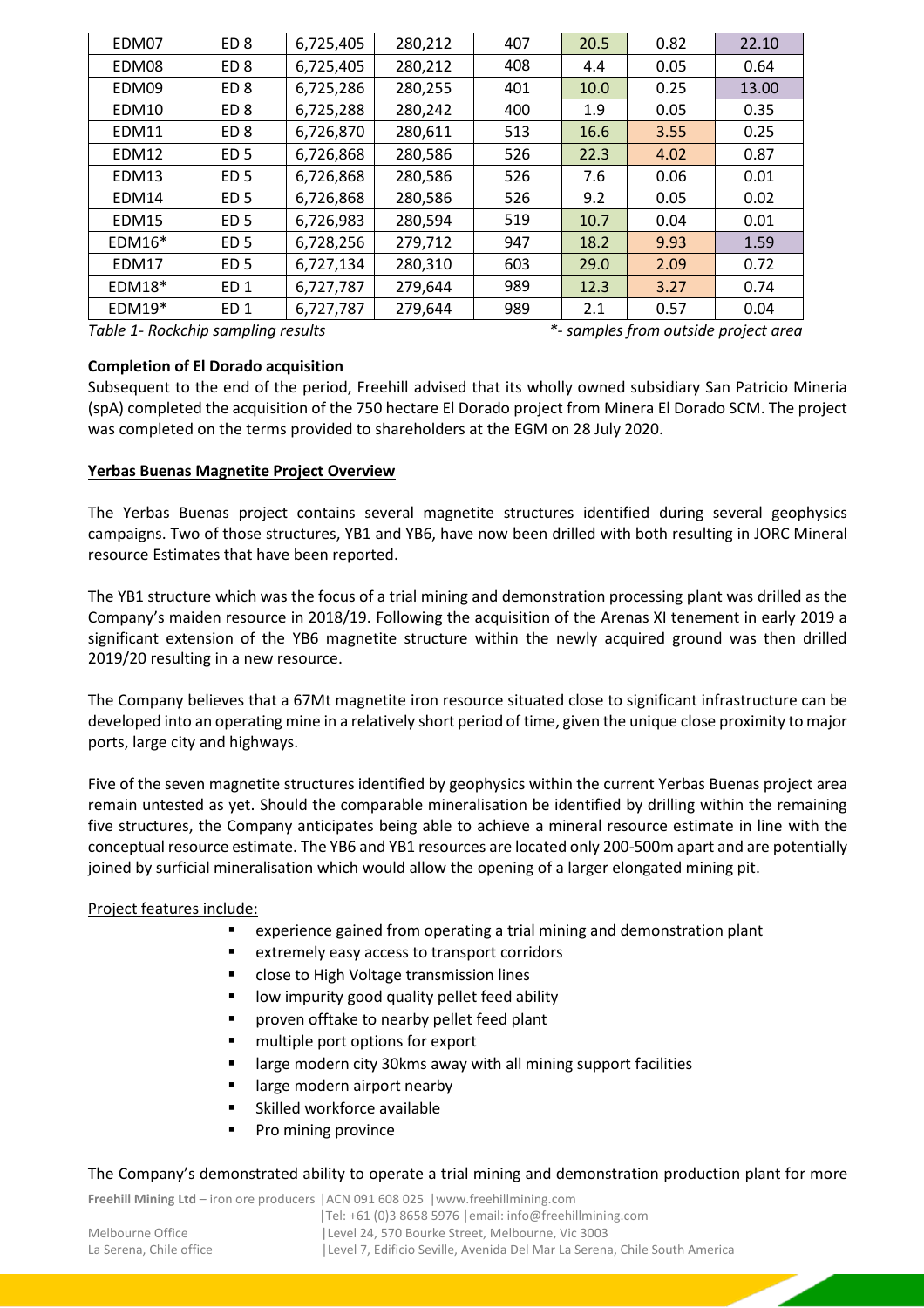than two years whilst supplying magnetite concentrates to Chile's largest iron ore miner and producer of pellet feed and pellets should provide confidence that the Yerbas Buenas project has the potential to become a low cost mine within the lower quartile of sinter feed magnetite producers.



*Figure 1 – YB1 & YB6 magnetite resource locations*

# **El Dorado Project Overview**

The highly prospective El Dorado Project tenements, which adjoin the northern boundary of Yerbas Buenas has provided Freehill with a significantly expanded footprint in the Chile's premier iron ore-copper-gold address.

The tenements are being acquired from local company Minera El Dorado SCM and are situated in the southern end of the Chilean IOCG belt near to Chiles La Higuera copper mining area.

The acquisition of 750 hectares at El Dorado and are situated in the southern end of the Chilean iron orecopper-gold belt near to Chiles La Higuera copper mining area has increased Freehill's exploration and development area to almost 1,250 Hectares.

As part of the earlier due diligence process, Freehill's geological personnel carried out preliminary surface sampling on the southern portion of the El Dorado tenements, focussing on the artisanal mining areas that have demonstrated encouraging gold mineralisation at surface.

Results of the earlier survey were reported to the ASX on 27 April and included multiple +45% Fe samples as well as gold grades up to 22.8 g/t Au and 4.85% Cu. The most recent channel sampling survey (Table 1) continues to provide confidence and supports the company's view that the area hosts copper, gold and iron mineralisation.

**Freehill Mining Ltd** – iron ore producers |ACN 091 608 025 |www.freehillmining.com

|Tel: +61 (0)3 8658 5976 |email: info@freehillmining.com Melbourne Office |Level 24, 570 Bourke Street, Melbourne, Vic 3003 La Serena, Chile office | Level 7, Edificio Seville, Avenida Del Mar La Serena, Chile South America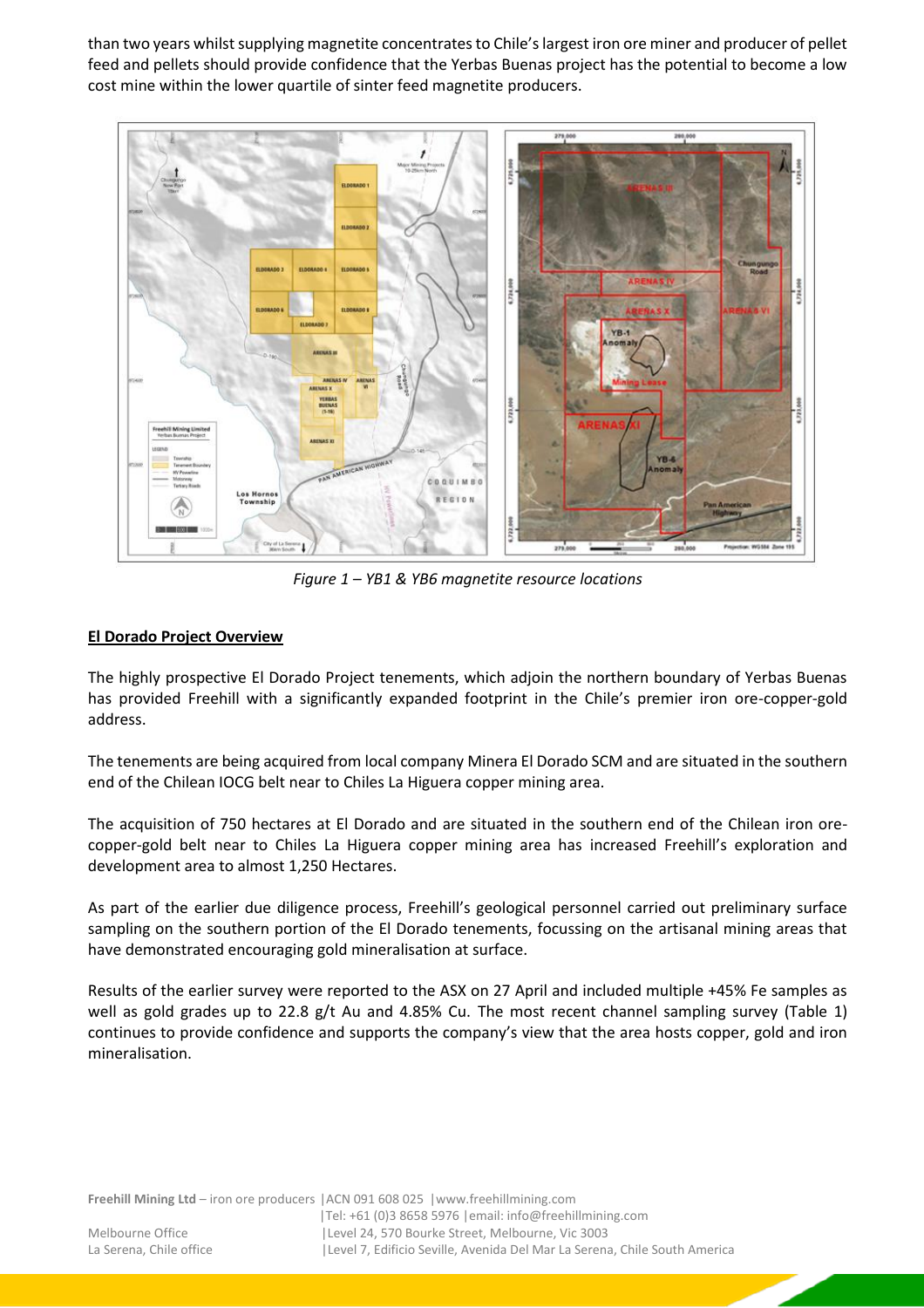

*Figure 2 – Exploration team sampling at El Dorado with PanAmerican highway in background* 

#### **Corporate Activities**

#### **\$600,000 placement to sophisticated investor**

The Company considerably strengthened its balance sheet following the issue of 10 million fully ordinary paid shares at \$0.06 per share to raise \$600,000. The shares were issued to professional and sophisticated investor Mr Gavin Ross [\(www.gavinross.com.au\)](http://www.gavinross.com.au/). Mr Ross is an existing and supportive shareholder of the company who has previously made significant investments in Freehill following a site visit to Yerbas Buenas.

#### **Financial Commentary**

Freehill strengthened its cash position during the period following the aforementioned placement, the conversion of a number of options and \$601,000 in debt conversion. This has led the Company to retain a healthy cash balance of \$1.326m.

Freehill continues to receive a number of offers from parties expressing interest in the project and its ongoing development. Board and management will continue to explore these opportunities, ensuring the best outcome for shareholders.

#### **For further information, please contact:**

| Peter Hinner                   | Paul Davies                    |
|--------------------------------|--------------------------------|
| <b>Chief Executive Officer</b> | <b>Chief Financial Officer</b> |
| <b>Freehill Mining Limited</b> | <b>Freehill Mining Limited</b> |
| +61 410569635                  | +61 419 363 630                |

#### **Media & investor relations inquiries:** Ben Jarvis, Six Degrees Investor Relations: +61 413 150 448

|                         | <b>Freehill Mining Ltd</b> – iron ore producers $ ACN091608025 $ www.freehillmining.com |
|-------------------------|-----------------------------------------------------------------------------------------|
|                         | $ Te $ : +61 (0)3 8658 5976   email: info@freehillmining.com                            |
| Melbourne Office        | Level 24, 570 Bourke Street, Melbourne, Vic 3003                                        |
| La Serena. Chile office | Level 7, Edificio Seville, Avenida Del Mar La Serena, Chile South America               |